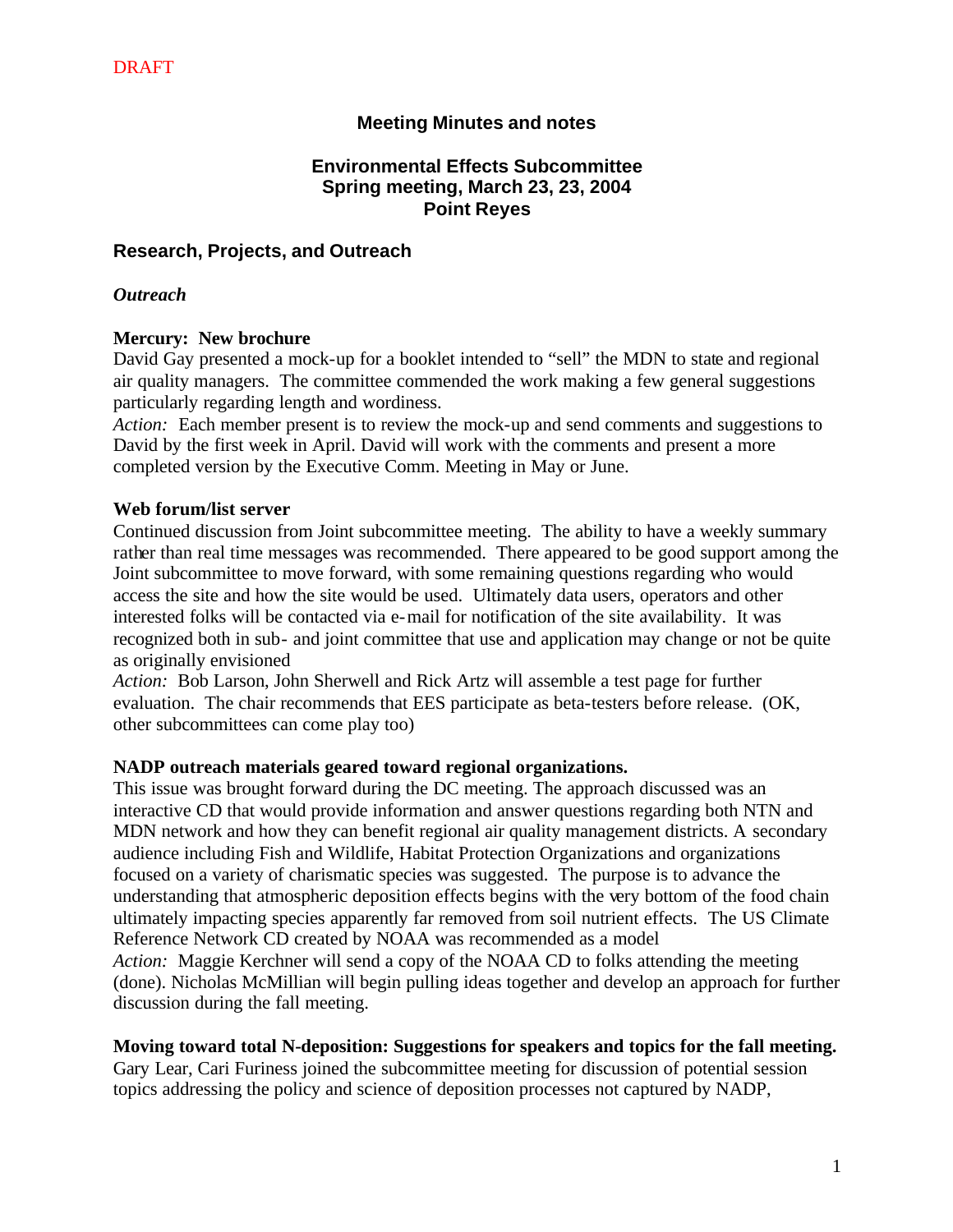including nutrient, acidity and mercury. The current plan is to use invitations for oral presentations and call for posters for volunteered presentation, with the caveat that the authors of any particularly interesting poster abstracts could be asked to give oral presentations. *Action:* All committee members are requested to send potential speaker names and area of expertise (both science and policy) to Cari and Gary who are organizing the sessions. In particular, if you can think of any folks from the New England and Eastern Canadian who are not necessarily active members in NADP.

# *Research*

## **Mercury: Investigating dry deposition**

Update from John Sherwell. The instruments and experimental design for evaluating dry deposition methods are more or less in place, but the experiments have not begun. John will keep us posted

## **Phosphorous – improved sensitivity with ICP methods**

Discussion with Karen Harlin. The CAL is continuing to look at alternative, and more sensitive techniques for measuring phosphorous in rain samples.

*Action:* We asked Karen to keep the subcommittee informed on progress and will provide input as requested.

## **Total nitrogen analysis**

Discussion with Karen Harlin. The presence or importance of organic nitrogen in rain samples continues to be a question. It is scientifically unresolved whether deposition of organic N is subsequently modified and therefore measured as other compounds, or whether it might be an artifact, or whether it is due to contamination of debris. Karen stated that she does not current have the resources to tackle this study relative to NTN, although the equipment and methods have been investigated and are in place.

*Action:* The committee is requested to search for extra-mural funding to support a more systematic study that would address the importance of organic N under the NTN protocols. Maggie Kerchner requested a cost analysis for such a project from the CAL that will aid in finding a funding source.

## **Plant and animal disease agent in precipitation: Sudden Oak Death as a test organism**

Information and update from Pam Padgett. The National program director, Pat Shea is still quite interested in pursuing the project, but has been unsuccessful in location a certified lab with the time to do the analysis.

*Action:* Pam will continue to work with Pat Shea and look into the possibility of incorporating one of the Plant Pathologists on the Univ. of Calif, Riverside campus.

## *Projects*

**Data mining project:** Air quality related values (AQRV's) and the National Critical Loads effort. Update from Pam Padgett. The draft 1-page (+) document was handed out for comment. It was generally agreed that the cause and effect of terrestrial ecosystem response to deposition are poorly characterized, therefore this project is important in that it will help provide